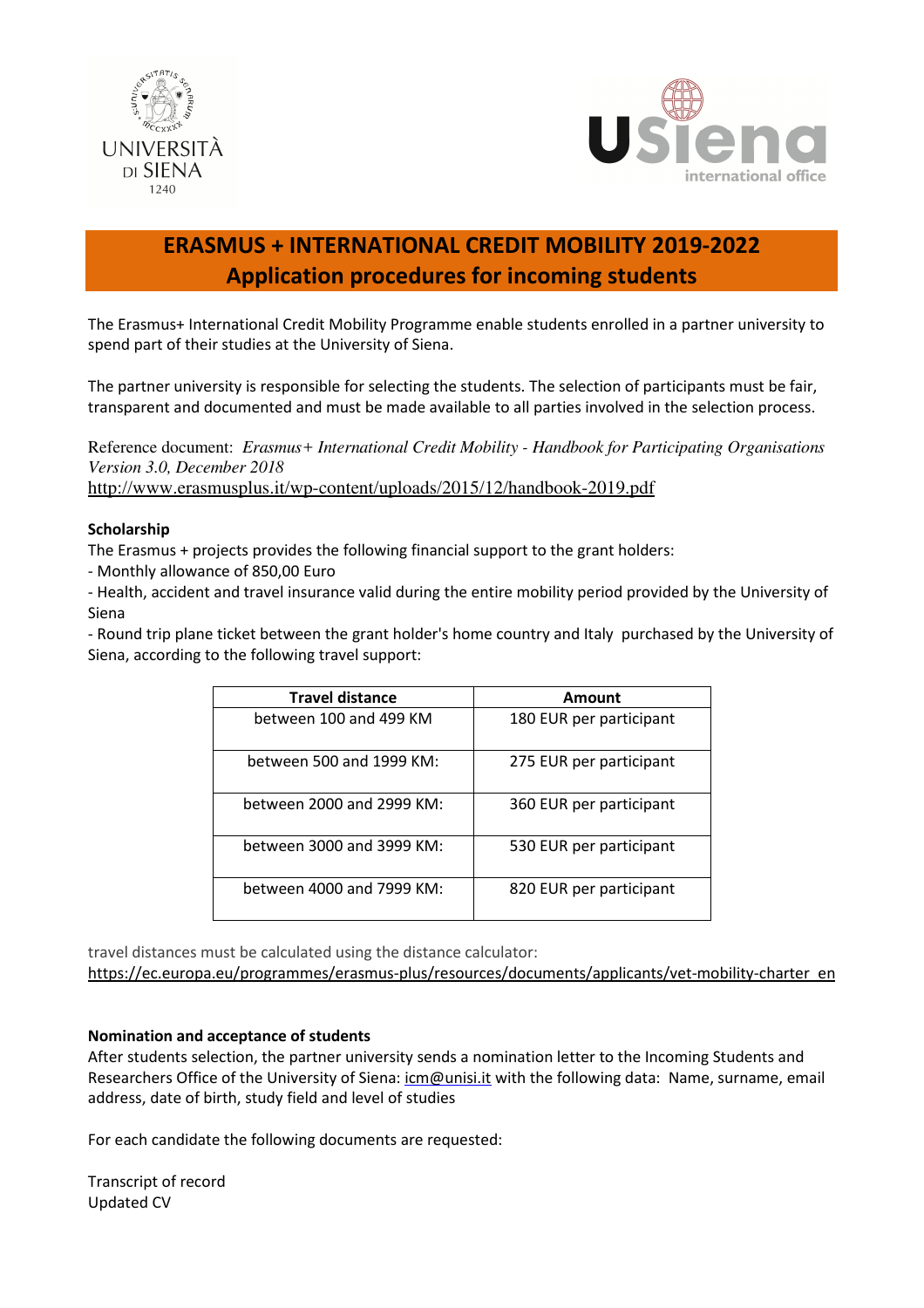



Knowledge of English or Italian (depending on the teaching language of courses included on the learning agreement)

Learning agreement (https://en.unisi.it/international/international-exchange-students/forms-2017-2018) Motivation letter or short version of the research proposal in case of PhD students (signed by the PhD student and the academic tutor)

The applications of incoming students will be evaluated by the UNISI academic coordinator in collaboration with the International Office.

Once accepted students will receive an email from the UNISI Virtual Office (Segreteria online) with an access code: Exchange students must register with their own access code into the UNISI Virtual Office (Segreteria online: https://segreteriaonline.unisi.it/Home.do). After registration they will receive a second mail with the Unisi credential (UNISIPASS) to complete the online application form.

After submitting the online application, the Incoming Students and Researchers Office will send students an acceptance letter to apply for a study visa at the Italian consulate.

Further information about the Visa for Italy: http://vistoperitalia.esteri.it/home/en

## **How to choose courses**

For a detailed list of courses taught at the University of Siena, students can refer to the online platform "Planning your degree". Here They find the list of our degrees divided in five areas of knowledge. For each degree students find the programme structure: http://en.unisi.it/planning-your-degree

Then students can go to the UNISI Virtual Office (Segreteria online -

https://segreteriaonline.unisi.it/Home.do). Here students can look for each module using the menu on the right column. The following details for each module is available: professor, number of ECTS credits, semester, description and a link to the timetable

#### **Accommodation**

The University of Siena has an agreement with the DSU Toscana Company to manage a number of places at the Halls of Residence reserved for Exchange students (Erasmus + and other mobility programs). Erasmus + ICM students can be hosted at one of these rooms.

Further information on how to apply for a room reservation: https://en.unisi.it/international/generalinformation-students/accommodation

#### **Italian language courses**

Students arriving at the beginning of the semester can attend a free Italian language course of 80 hours. Even though We offer 16 degrees taught entirely in English, we advise students to have a basic knowledge of Italian language to help them integrate in the academic and city life

#### **Erasmus + paperwork**

The following documents must be completed and signed before the mobility period starts

1) Learning agreement

The learning agreement sets out the study programme to be followed by the student, defines the target learning outcomes and specifies the formal recognition provisions.